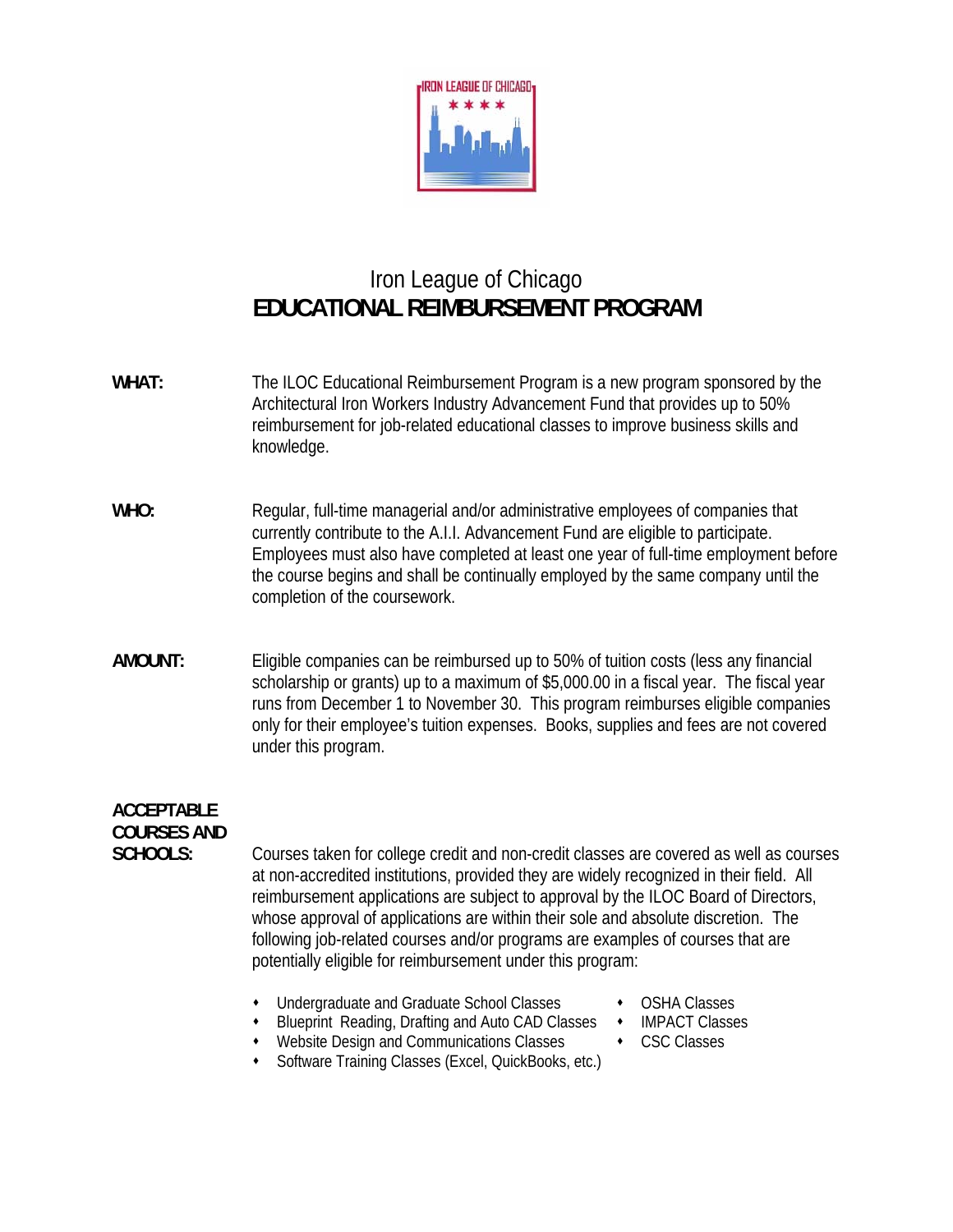**TO APPLY:** Complete and submit the Application for Educational Reimbursement at least 15 business days before the course begins. Applicants will be advised within 10 business days whether or not their request has been approved.

> After the student has successfully completed the course, submit a Request for Reimbursement along with proof of tuition payment and certificate of satisfactory completion.

**If you have any questions, please contact the ILOC Office. 773-442-8330 office@ironleagueofchicago.org**